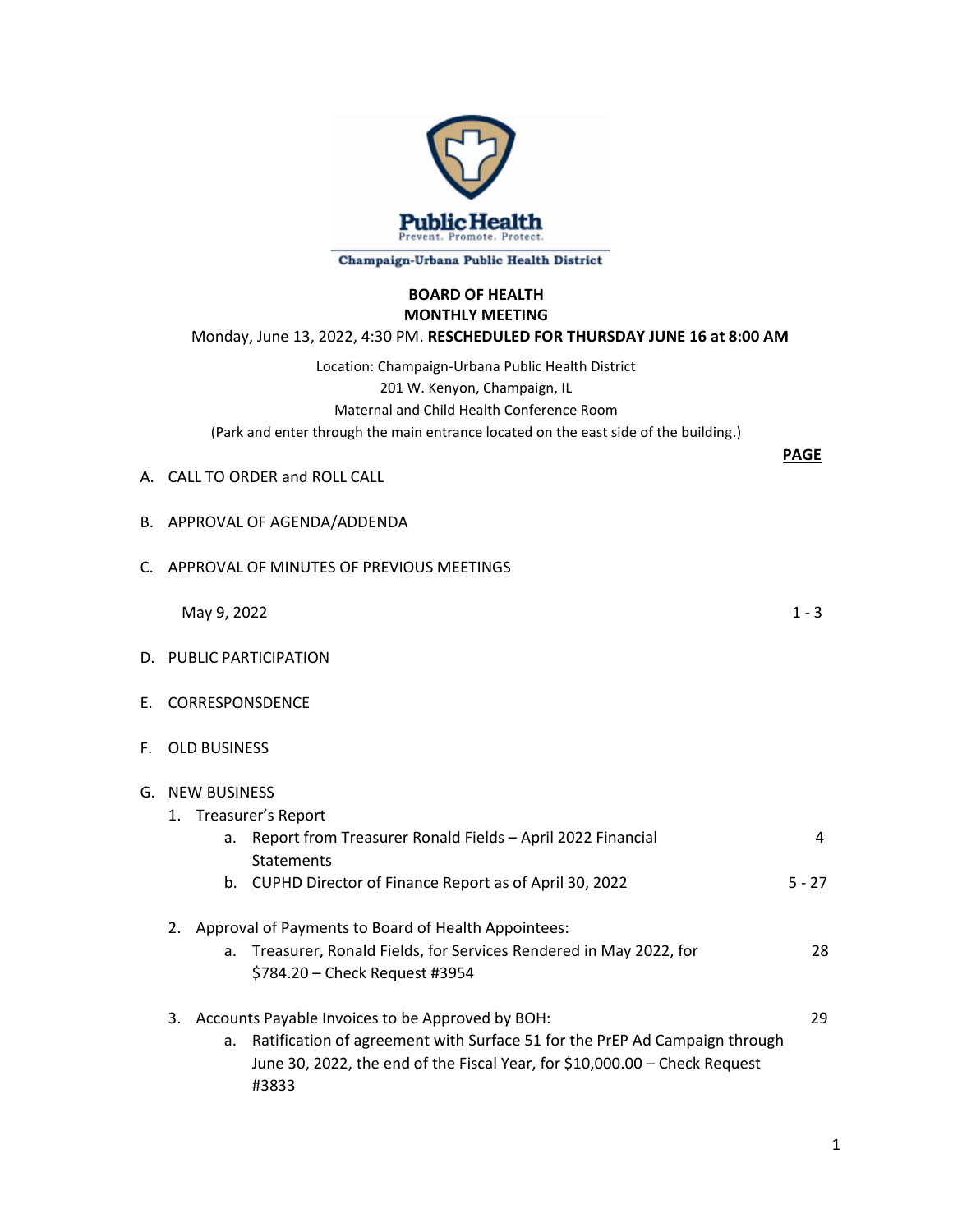|    | b. Tyler Technologies for an annual Software Management Fee from<br>July 1, 2022, through June 30, 2023, for \$20,542.06 - Check Request 3898                                                                                                                                                   | 30        |
|----|-------------------------------------------------------------------------------------------------------------------------------------------------------------------------------------------------------------------------------------------------------------------------------------------------|-----------|
|    | Ford County Health Department for the subcontracted final payment<br>c.<br>for services related to Opiate Overdose Reversal Activities under the<br>Department of Human Services Contract #43CAZ03562 in FY 2022, for<br>\$5,000.00 - Check Request #3969                                       | 31        |
|    | d. Dell Marketing LLP for Microsoft Azure and Office 365 Licenses (1 year) for<br>\$52,116.57 - Requisition Number 3879                                                                                                                                                                         |           |
|    | 4. Review of Monthly Credit Card Statements                                                                                                                                                                                                                                                     | $32 - 39$ |
| 5. | Approve Positive Pay Agreement with Prospect Bank and C-UPHD for services to<br>help prevent fraudulent activity in CUPHD checking accounts, for an ongoing<br>monthly fee of \$25.00.                                                                                                          | $40 - 47$ |
| 6. | Approval of continuing Rental Agreement between the Community Service Center<br>of Northern Champaign County in Rantoul and CUPHD for the northwest office<br>space at 520 E. Wabash Ave in Rantoul, from July 1, 2022, through June 30, 2023,<br>for \$7,080.00 per year (\$590.00 per month). | 48        |
| 7. | Approval of Lease Agreement between CUPHD and the East Central Illinois Refugee<br>Mutual Assistance Center (ECIRMAC) for office space at 201 W. Kenyon in<br>Champaign, from August 1, 2022, until July 31, 2023, for \$1,150.00 per month.                                                    | 49 - 53   |
| 8. | Approval of Lease Agreement between CUPHD and Immigrant Services of<br>Champaign Urbana (ISCU) for office space at 201 W. Kenyon in Champaign, from<br>August 1, 2022, until July 31, 2023, for \$250.00 per month.                                                                             | $54 - 58$ |
| 9. | Approval of the DentaQuest Disclosure of Ownership and Control Interest<br>Statement which allows C-UPHD to continue to bill the State of Illinois for<br>dental services provided.                                                                                                             | $59 - 63$ |
|    | 10. Approval of IMRF Benefit Leave Protection for C-UPHD employee from<br>February 9, 2005, through May 31, 2005.                                                                                                                                                                               | 64        |
|    | 11. Approval of advertising campaign in Smile Politely Magazine in 2022-2023 for<br>\$5,000.00.                                                                                                                                                                                                 | 65        |
|    | 12. Approval of Sub-Award between CUPHD and Carle Addiction Medicine to<br>sustain the delivery of opiate overdose prevention training during the period<br>of COVID-19 in Champaign County, between July 1, 2021, and June 30, 2022,<br>for \$25,000.00.                                       | 66        |